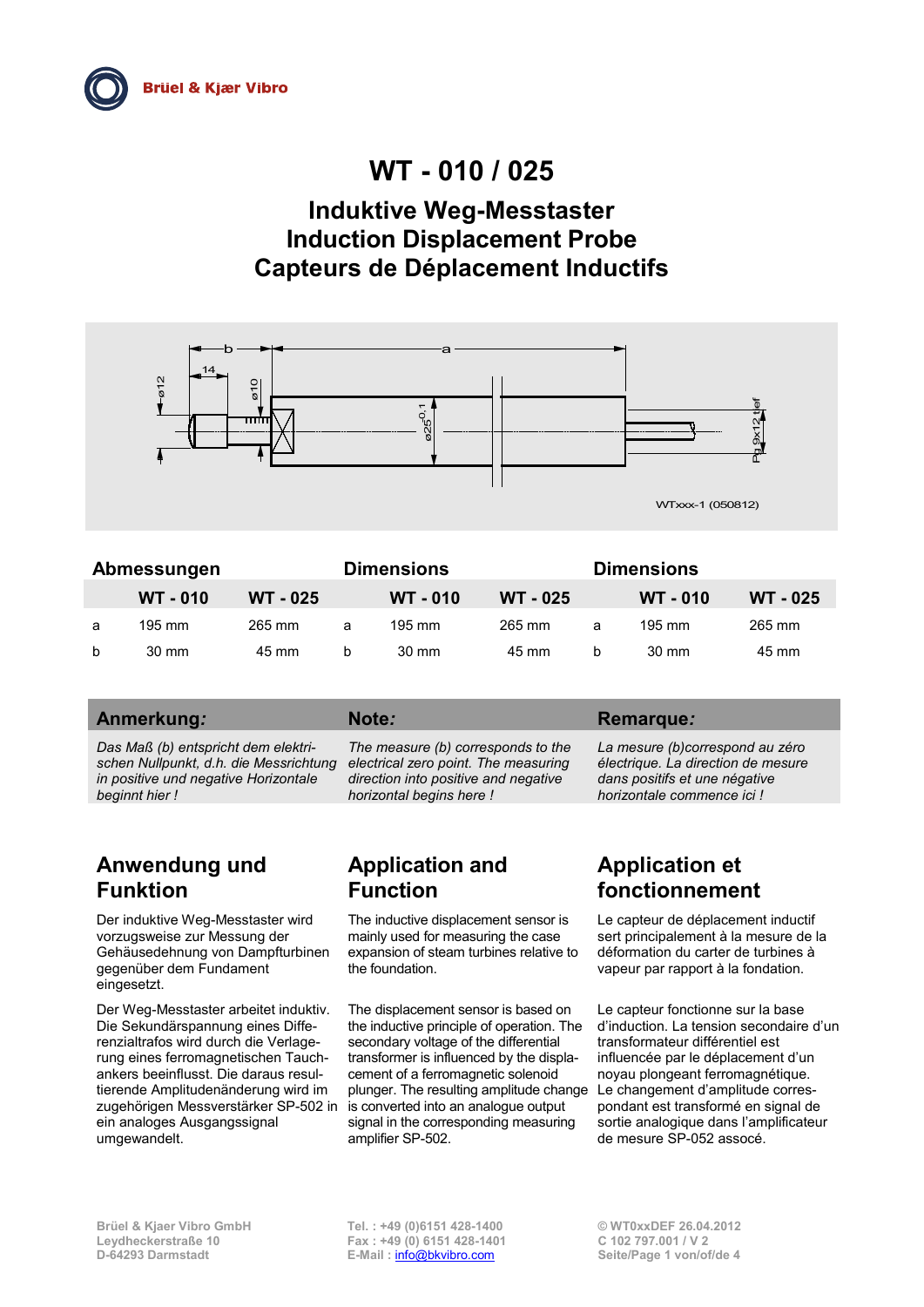Das Messsystem des Wegtasters ist in The measuring system of the displaceein robustes Edelstahlgehäuse eingebaut. Der Tastbolzen wird in dauergeschmierten Gleitlagern geführt.

Die eingebaute Feder ist so ausgelegt, dass die Tastspitze auch bei Schwingungen in Messrichtung nicht abhebt.

ment sensor is installed in a rugged stainless steel housing. The measuring pin is guided in plain bearings lubricated for life.

The installed spring is designed such that the measuring pin does not lift off, even in case of vibration in measuring direction.

Le système de mesure du capteur de déplacement est incorporé dans un carter en acier inoxydabe solide. Le palpeur est guidé dans des paliers lisses à lubrification permanente.

Le ressort incorporé est conçu de façon telle que la pointe de pelpage ne se détache pas, même dans le cas de vibrations dans le sens de la mesure.

### **Anschluss-Schema Connection Diagram Schéma de connexion**



| <b>Technische Daten</b>                        | <b>Technical Data</b>                             | Données techniques                                   |  |  |
|------------------------------------------------|---------------------------------------------------|------------------------------------------------------|--|--|
| <b>Typ WT - 010</b>                            | <b>Type WT - 010</b>                              | <b>Type WT - 010</b>                                 |  |  |
| <b>Weg-Messspanne</b>                          | <b>Measuring distance</b>                         | Gamme de mesure de<br>déplacement                    |  |  |
| $20 \text{ mm}$                                | $20 \text{ mm}$                                   | 20 mm                                                |  |  |
| <b>Nennweg</b>                                 | Nominal displacement                              | Déplacement nominal                                  |  |  |
| $\pm$ 10 mm                                    | $± 10$ mm                                         | $± 10$ mm                                            |  |  |
| Übertragungsfaktor in Verbindung<br>mit SP-502 | Transmission factor in conjunction<br>with SP-502 | <b>Fakteur de transmission avec</b><br><b>SP-502</b> |  |  |
| 500 mV/mm                                      | 500 mV/mm                                         | 500 mV/mm                                            |  |  |
| Gesamtgewicht                                  | <b>Total weight</b>                               | <b>Poids total</b>                                   |  |  |
| ca. 500 g                                      | approx. 500 g                                     | env. $500 g$                                         |  |  |
| <b>Gewicht der Messstange</b>                  | Weight of measuring rod                           | Poids de la tige de mesure                           |  |  |
| ca. 75 g                                       | approx. 75 g                                      | env. 75 g                                            |  |  |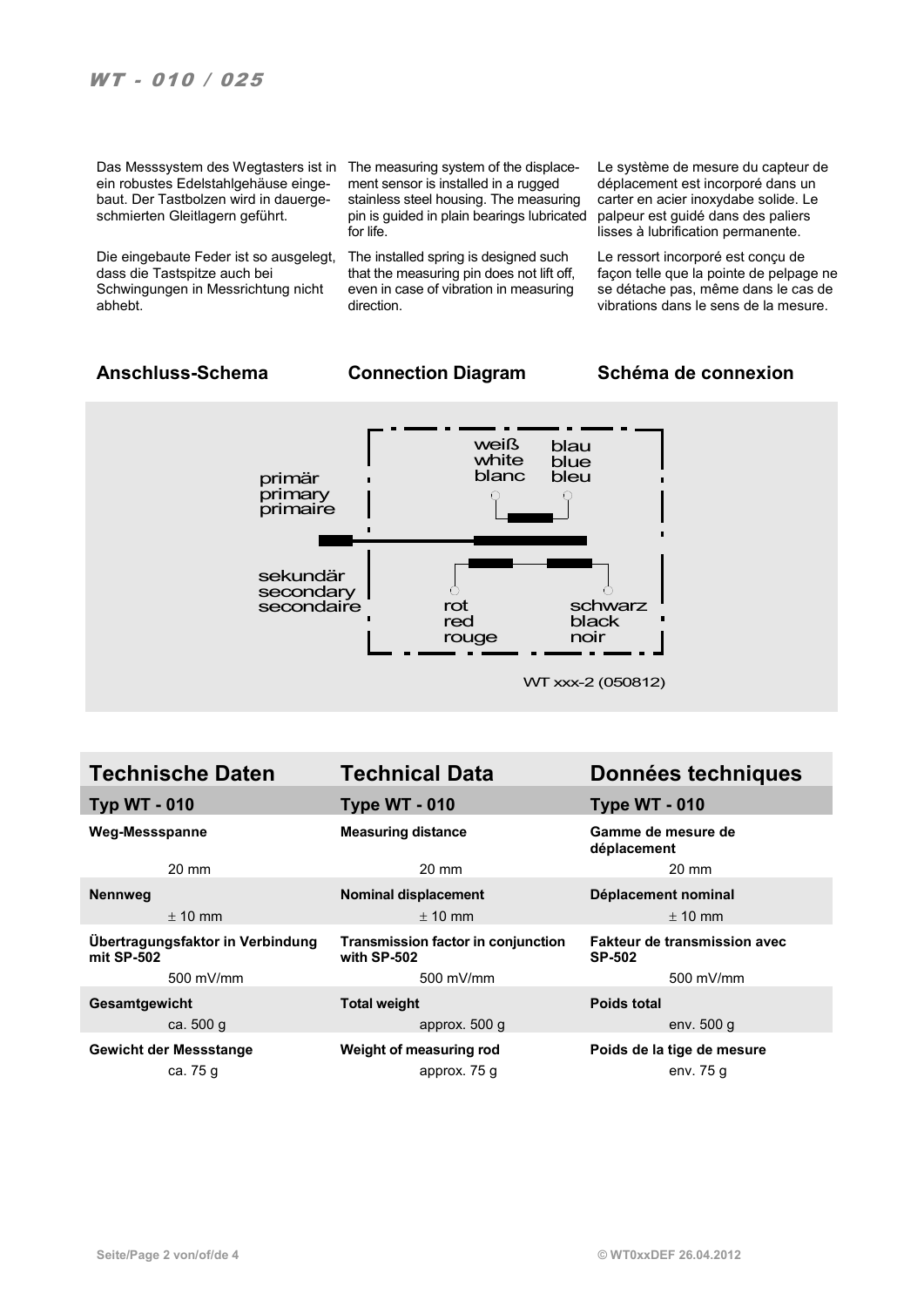**Übertragungsfaktor in Verbindung mit SP-502**

**Empfindlichkeit Sensitivity Sensibilité**

 $± 0.4 %$  des Gesamtmessweges

**Temperaturfehler der Empfindlichkeit**

**Betriebstemperatur Service temperature Températur de service**

Produktkategorie / Anwendungsbereich: 9

# **Typ WT - 025 Type WT - 025 Type WT - 025**

50 mm 50 mm 50 mm

 $\pm$  25 mm  $\pm$  25 mm  $\pm$  25 mm  $\pm$  25 mm

**Transmission factor in conjunction with SP-502** 200 mV/mm 200 mV/mm 200 mV/mm **Gesamtgewicht Total weight Poids total**

ca.  $650 \text{ g}$  env.  $650 \text{ g}$  env.  $650 \text{ g}$ 

ca. 80 g approx. 80 g env. 80 g

**Typ WT - 010 und WT - 025 Type WT - 010 and WT - 025 Type WT - 010 et WT - 025**

ca. 8 mV/V/mm approx. 8 mV/V/mm env. 8 mV/V/mm

ca. 80 mV/V approx. 80 mV/V env. 80 mV/V env. 80 mV/V

**Linearitätsfehler Linearity error Erreur de linéarité**  $\pm$  0.4 % of total displacement

**Schutzart nach DIN 40050 Protection in accordance with DIN 40050**

IP 54 IP 54 IP 54

**Anschlusskabel Connecting cable Câble de connexion** PTFE-Kabel 1 = 5 m PTFE cable 1 = 5 m Câble PTFE = 5 m

### **WEEE-Reg.-Nr. DE 69572330 WEEE-Reg.-No. DE 69572330 WEEE-Reg.-N°. DE 69572330**

product category / application area: 9

## **Technische Daten Technical Data Données techniques**

**Weg-Messspanne Measuring distance Gamme de mesure de déplacement**

**Nennweg Nominal displacement Déplacement nominal**

**Fakteur de transmission avec SP-502**

**Gewicht der Messstange Weight of measuring rod Poids de la tige de mesure**

# **Technische Daten Technical Data Données techniques**

**Nennausgangssignal Nominal output signal Signal de sortie nominal**

**Speisespannung (eff.) Supply voltage (eff.) Tension d'alimentation (eff.)** bis 5 V up to 5 V jusqu'à 5 V

**Trägerfrequenz Carrier frequency Fréquence porteuse** 5 kHz 5 kHz 5 kHz

> ± 0,4 % du déplacement de mesure total

**Temperaturfehler des Nullpunktes Zero point temperature error Erreur de température du zéro**  $\pm$  0,1 % / 10 K  $\pm$  0,1 % / 10 K  $\pm$  0.1 % / 10 K

> **Sensitivity temperature error Erreur de température de la sensibilité**

 $\pm 0.15\%$  / 10 K  $\pm 0.15\%$  / 10 K  $\pm 0.15\%$  / 10 K

-50 °C ... 120 °C  $-50$  °C ... 120 °C  $-50$  °C ... 120 °C  $-50$  °C ... 120 °C

**Indice de protection selon DIN 40050**

catégorie de produits / domaine d'application: 9